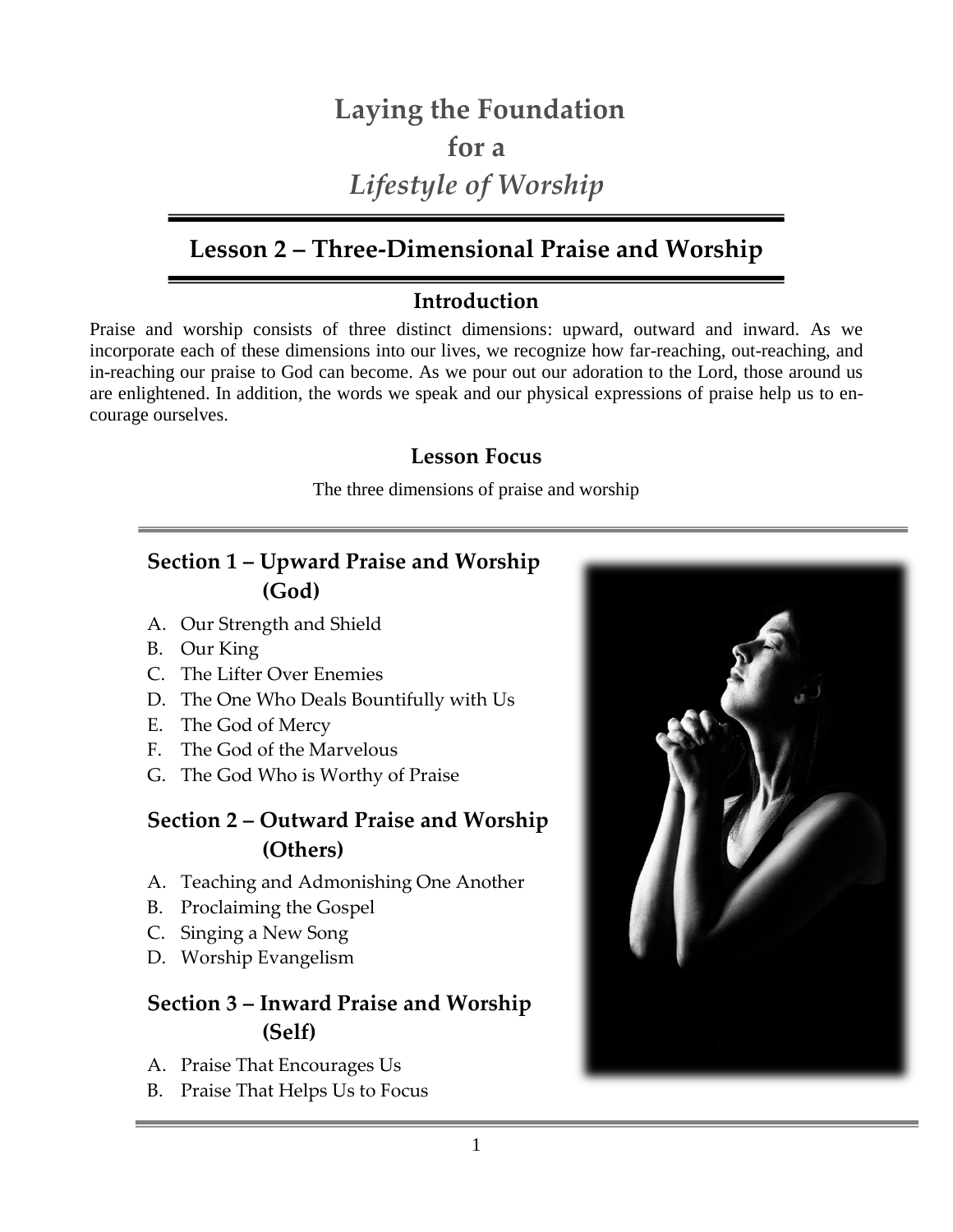### **Section 1 – Upward Praise and Worship (God)**

Our human resources fall short of what is necessary to sustain a *lifestyle of worship*. As we praise and worship upwardly, we become aware of the overcoming power that emanates from the Lord. This transforming power becomes the means for a life of worship.

#### **A. Our Strength and Shield**

The Lord continually looks throughout the face of the earth for those who are fully committed to Him. Praise and worship is an effective way to bring our hearts into alignment with God's heart and to position ourselves to receive His fullness:

> *9 For the eyes of the LORD range throughout the earth to strengthen those whose hearts are fully committed to him (2 Chronicles 16:9a).*

> *7 The LORD is my strength and my shield; my heart trusts in him, and he helps me. My heart leaps for joy, and with my song I praise him (Psalm 28:7).*

#### **B. Our King**

We will recognize Jesus Christ as King of kings, either willingly in this life or through judgment in the life to come:

As we praise and worship upwardly, we become aware of the sustaining and conquering power that emanates from the Lord.

*9 For this very reason, Christ died and returned to life so that he might be the Lord of both the dead and the living. 10 You, then, why do you judge your brother or sister? Or why do you treat them with contempt? For we will all stand before God's judgment seat. 11 It is written: "'As surely as I live,' says the Lord, 'every knee will bow before me; every tongue will acknowledge God.'" 12 So then, each of us will give an account of ourselves to God (Romans 14:9-12).*

*6 Sing praises to God, sing praises; sing praises to our King, sing praises (Psalm 47:6).*

#### C. **The Lifter Over Enemies**

God enables us to rise above the power of the enemy. This is reason to lift up a song of praise: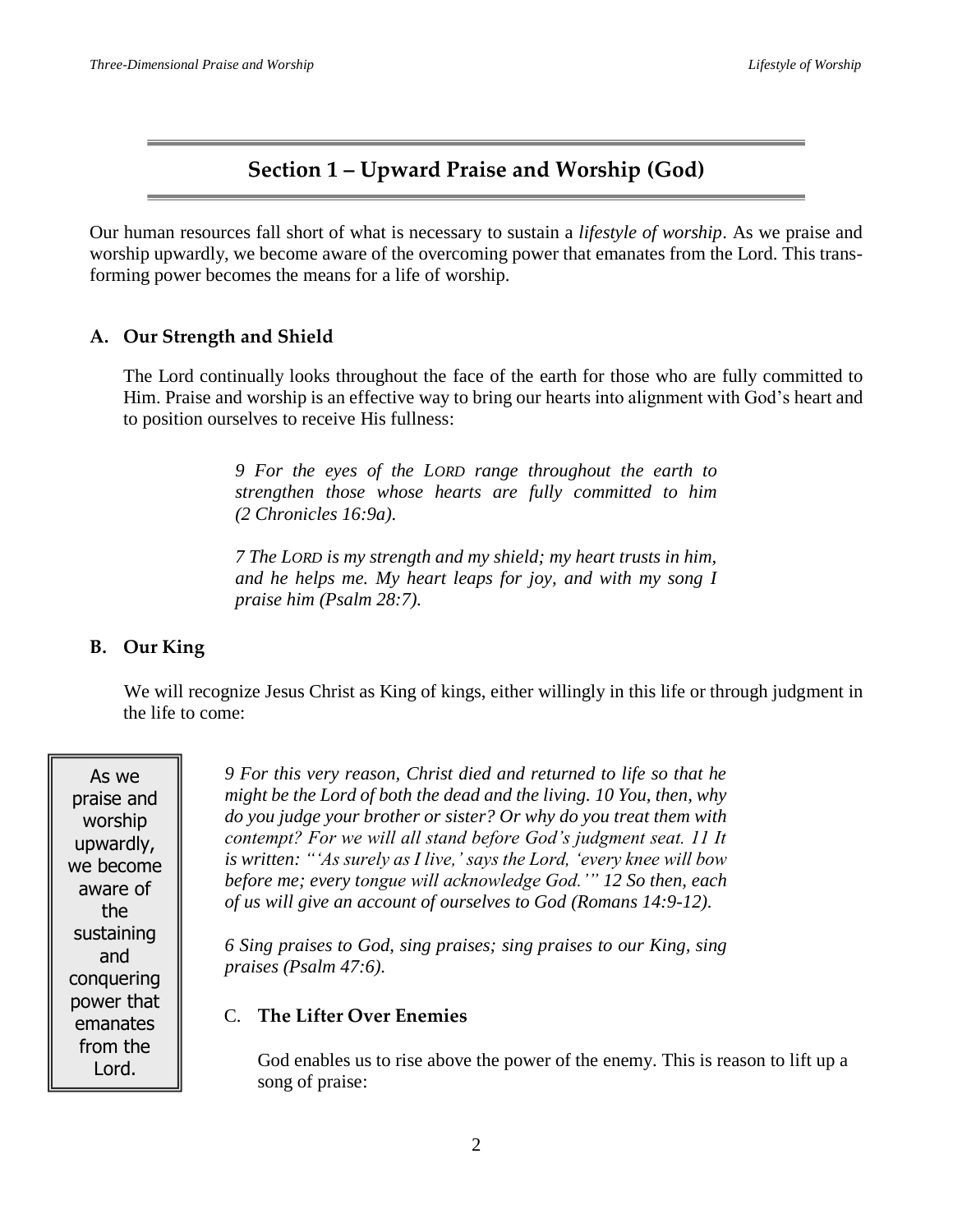*6 Then my head will be exalted above the enemies who surround me; at his sacred tent I will sacrifice with shouts of joy; I will sing and make music to the LORD (Psalm 27:6).*

#### **D. The One Who Deals Bountifully with Us**

The phrase "with your bounty" in the following Scripture means to benefit, requite of toil, reward, or to become ripe: **<sup>1</sup>**

> *11 You crown the year with your bounty, and your carts overflow with abundance (Psalm 65:11).*

#### **E. The God of Mercy**

God's mercies are new each morning:

*22 Because of the Lord's great love we are not consumed, for his compassions never fail. 23 They are new every morning; great is your faithfulness (Lamentations 3:22-23).*

#### **F. The God of the Marvelous**

Our Lord is the God of the marvelous. Marvelous encompasses the extraordinary, the astonishing and the miraculous. It also means doing what is beyond the bounds of human powers or expectations:

> *1 Sing to the LORD a new song, for he has done marvelous things; his right hand and his holy arm have worked salvation for him (Psalm 98:1).*

#### **G. The God Who is Worthy of Praise**

We are admonished to "sing for joy to our God our strength; shout aloud to the God of Jacob" (Psalm 81:1). This verse means to split the ears with sound, to shout with joy, cry out with a loud voice, raise a cry, and to exult over a conquered enemy. **<sup>2</sup>** To shout a joyful noise is actually a welcomed expression of praise to God:

We are admonished "to sing for joy to our God our strength: shout aloud to the God of Jacob."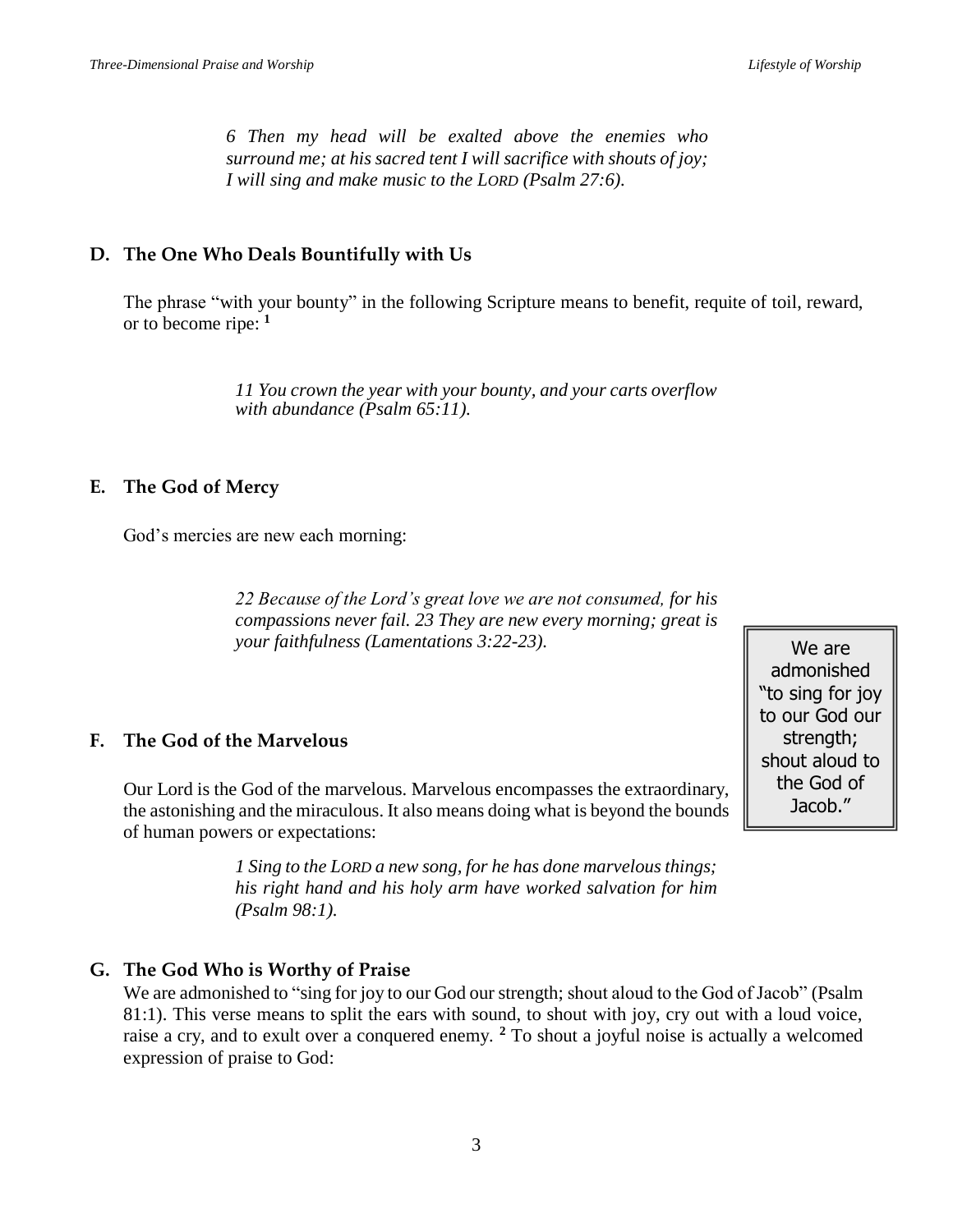*1 Shout for joy to God, all the earth! (Psalm 66:1).*

*1 Come, let us sing for joy to the LORD; let us shout aloud to the Rock of our salvation. 2 Let us come before him with thanksgiving and extol him with music and song (Psalm 95:1-2).*

*4 Shout for joy to the LORD, all the earth, burst into jubilant song with music... 6 with trumpets and the blast of the ram's horn shout for joy before the LORD, the King (Psalm 98:4,6).*

### **Section 2 – Outward Praise and Worship (Others)**

While our praise and worship should always be directed upwardly, an outward dimension exists as well. When we publicly acknowledge God for His attributes, we have an impact on those around us. The words from our lips and our physical expressions of praise and worship can point others to Christ:

> *7 My heart, O God, is steadfast, my heart is steadfast; I will sing and make music. 8 Awake, my soul! Awake, harp and lyre! I will awaken the dawn. 9 I will praise you, Lord, among the nations; I will sing of you among the peoples (Psalm 57:7-9)*.

#### **A. Teaching and Admonishing One Another**

The word *teaching* in Colossians 3:16 means to admonish or to set the mind aright by imparting positive truth. The primary means for this is by allowing the message of Christ to dwell richly in us. The Apostle Paul, however, declares that His truth also comes to us as we sing *psalms* (inspired poems in the Hebrew canon set to music), *hymns* (songs that honor God by declaring His greatness), and *spiritual songs* (all types of music inspired by the Holy Spirit):

> *16 Let the message of Christ dwell among you richly as you teach and admonish one another with all wisdom through psalms, hymns, and songs from the Spirit, singing to God with gratitude in your hearts (Colossians 3:16).*

#### **B. Proclaiming the Gospel**

The words from our lips and our physical expressions of praise and worship can point others to Christ.

Our praise and worship to God can be a compelling way to proclaim the Gospel. We see this in the Bible when Paul and Silas began to sing praises to God as they were shackled in a dark prison. The Greek word for "singing" in the following passage is *humneo* which means to celebrate. **<sup>3</sup>** In the worst of human circumstances, Paul and Silas celebrated unto God. This resulted in the prisoners and the jailer being changed by the Gospel of Jesus Christ: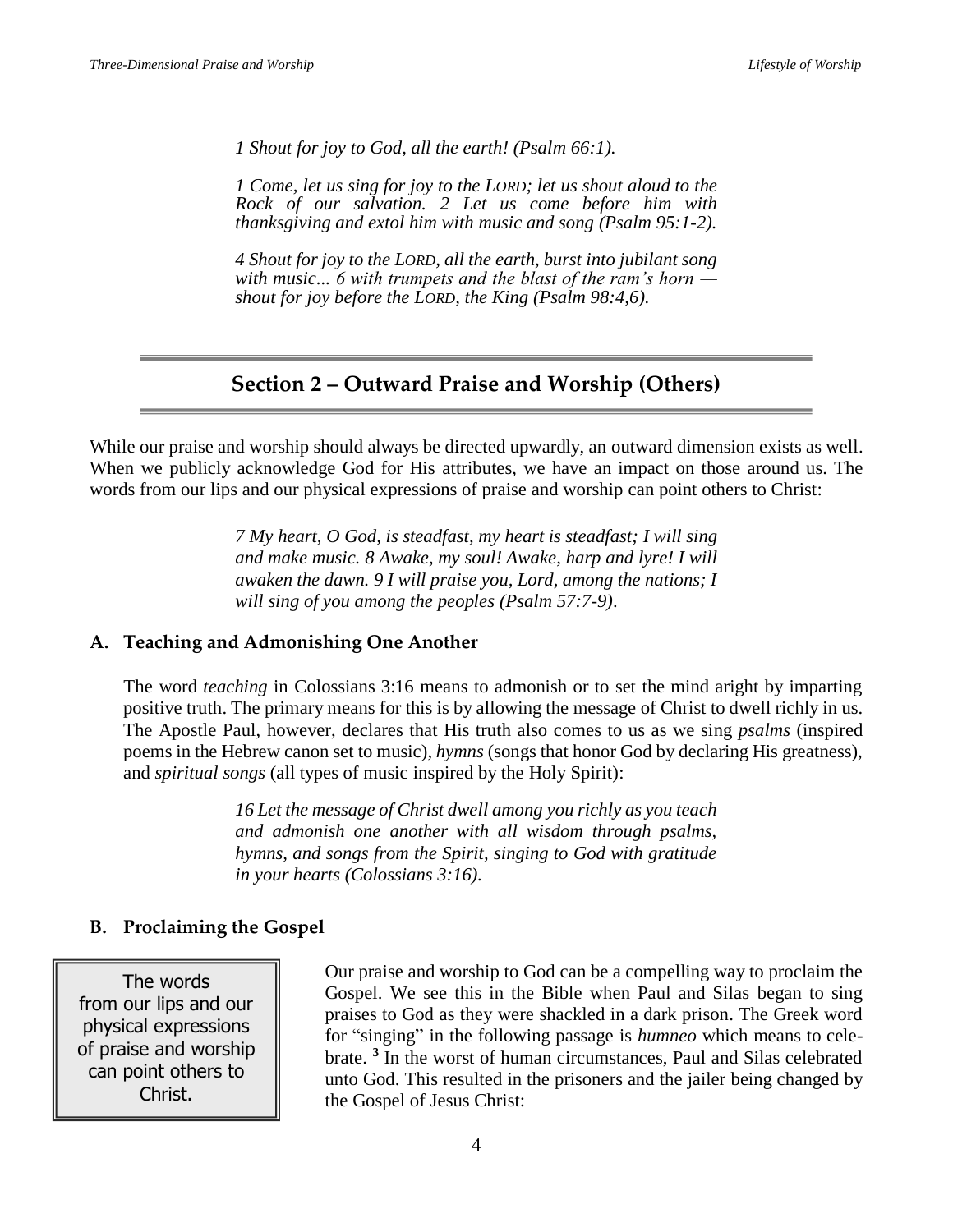*25 About midnight Paul and Silas were praying and singing hymns to God, and the other prisoners were listening to them. 26 Suddenly there was such a violent earthquake that the foundations of the prison were shaken. At once all the prison doors flew open, and everyone's chains came loose. 27 The jailer woke up, and when he saw the prison doors open, he drew his sword and was about to kill himself because he thought the prisoners had escaped. 28 But Paul shouted, "Don't harm yourself! We are all here!" 29 The jailer called for lights, rushed in and fell trembling before Paul and Silas. 30 He then brought them out and asked, "Sirs, what must I do to be saved?" 31 They replied, "Believe in the Lord Jesus, and you will be saved—you and your household" (Acts 16:25-31).*

#### **C. Singing a New Song**

The new song of the Lord is a vehicle for having an impact on others. Many will see a new song and turn their affections to the Lord. What is it that people see? I believe people see our passion for Christ – a passion that is exhibited through enthusiastic, spirit-filled, demonstrative expressions of praise and worship. Seeing (not merely hearing) this new song expressed through passionate praise and worship prompts many to reverence the Lord and put their trust in Him.

> *3 He put a new song in my mouth, a hymn of praise to our God. Many will see and fear the LORD and put their trust in him (Psalm 40:3).*

Our worship to God, expressed through a deliberate and purposeful time of reaching people, is essential in establishing a lifestyle of worship.

#### **D. Worship Evangelism**

1. Worship evangelism is the term used to describe the use of worship as a means to share His Gospel. Our worship to God, expressed through a

deliberate and purposeful time of reaching people, is essential in establishing a *lifestyle of worship*.

- 2. Guidelines for worship evangelism:
	- a. Be compassionate.

Compassion comes from two Latin words, *com* (together) and *patī* (to bear, suffer). True compassion takes on the hurts and suffering of others. A Christ-like compassion moves us to action upon seeing a need: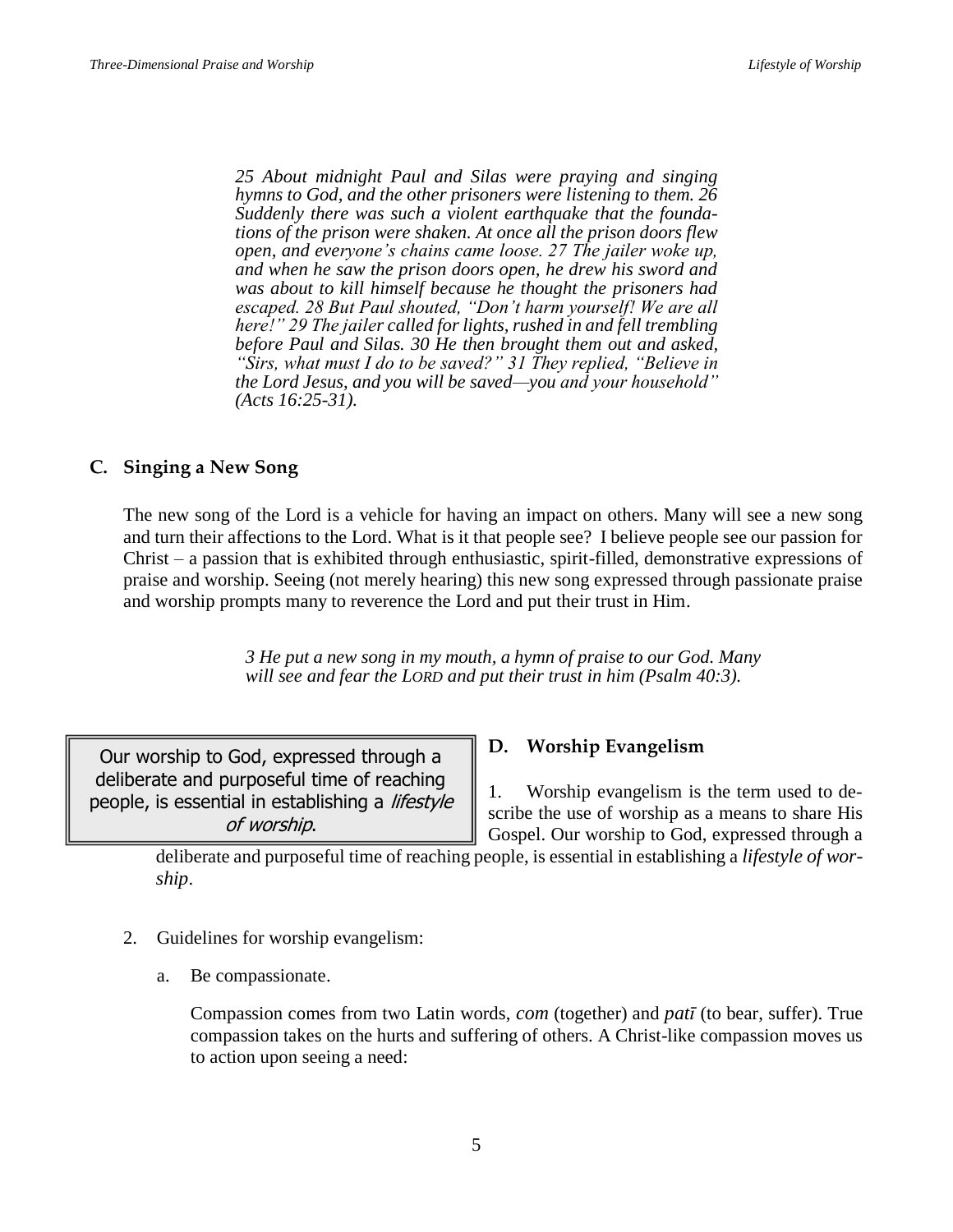*36 When he saw the crowds, he had compassion on them, because they were harassed and helpless, like sheep without a shepherd (Matthew 9:36).*

*40 A man with leprosy came to him and begged him on his knees, "If you are willing, you can make me clean." 41 Jesus was indignant. He reached out his hand and touched the man. "I am willing," he said. "Be clean!" 42 Immediately the leprosy left him and he was cleansed (Mark 1:40-42).*

b. Be focused.

Worship evangelism assesses community needs, targets specific people groups and meets those needs.

c. Be an example.

We are to seek out those who are hurting and model a *lifestyle of worship*.

### **Section 3 – Inward Praise and Worship (Self)**

#### **A. Praise That Encourages Us**

Our expressions of praise and worship remind us of who God is and the great works He has accomplished on our behalf. Even if in the moment we lack the will to honor God, as we engage in praise and worship our souls can still be strengthened. Our spirits are renewed as we offer physical expressions of sacrificial praise and worship. Our minds are renewed as we listen to the words that we are saying or singing. This is particularly true when we speak or sing of His attributes:

> *1 Praise the LORD, my soul. LORD my God, you are very great; you are clothed with splendor and majesty (Psalm 104:1).*

#### **B. Praise That Helps Us to Focus**

Our minds are renewed as we listen to the words we are saying or singing.

King David discovered that speaking to his soul was an effective way of focusing on God's benefits:

*1 Praise the LORD, my soul; all my inmost being, praise his holy name. 2 Praise the LORD, my soul, and forget not all his benefits (Psalm 103:1-2).*